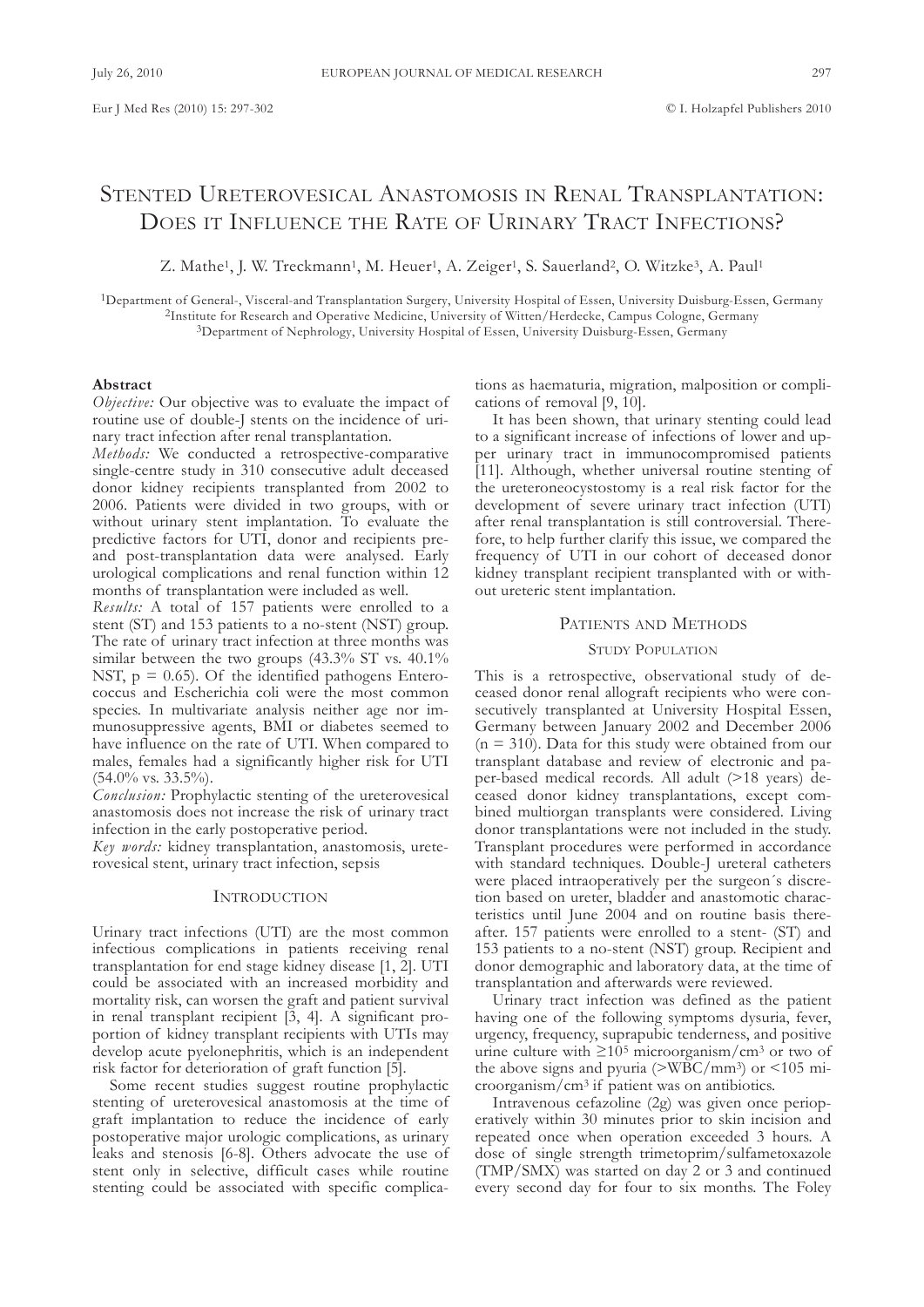catheter was removed on postoperative days 4-7. Urine samples were collected by aseptic technique. All stents were removed by cystoscopy under aseptic conditions 4-6 weeks after transplantation. Antibiotic prophylaxis was not given before removing the stents. The Double-J catheter tips were cultured for bacteria and fungi.

Immunosuppression consisted of methylprednisolone (500 mg given intraoperatively, followed by sequential tapering to daily oral prednisone 30 mg by one week, 10 mg at one month and 5 mg at 6-12 months), mycophenolate-mofetil (2g/d postoperatively with dose adjustment for side effects), calcineurininhibitors (tacrolimus or cyclosporin-A started within 24 hours after surgery) and/or Il-2 receptor blockers (basiliximab, daclizumab). Estimated glomerular filtration rate (eGFR) was calculated using the MDRD formula:eGFR  $(ml/min/1.73m2) = 186$  x CrS-1.154 x age-0.203 x 0.742 (if female). "Extra risk" recipients were defined as recipients older than 60 years or older than 50 years with at least one of the following risk factors: coronary heart disease,peripheral arterial disease (PAD, grade IIa or higher), diabetes mellitus [12]. Patients with findings suggestive of UTI were hospitalized for further work-up and treatment, if necessary.

#### UREtERovESIcal IMPlantatIon

The technique of the ureteroneocystostomy consisted of an end-to-side extravesical implantation of the ureter onto the anterior bladder wall, modified from the lich-Gregoire procedure. In summary, a cc. 1.5 cm incision of detrusor was made on the posterolateral aspect of bladder, followed by sharp dissection of mucosa. the anastomosis was constructed between the spatulated distal donor ureter and a small bladder mucosal nick made after myotomy incision. A watertight mucosa-to-mucosa anastomosis, using 5/0 or 6/0 absorbable running sutures was performed of the spatulated ureter to a distal mucosal opening, followed by the creation of submucosal tunnel by approximation of seromuscular layers using absorbable sutures.

# STATISTICAL ANALYSIS

Data are given as counts (with percentages) or mean values (with SDs). Medians (with interquartile ranges [IQR]) are reported for non-normally distributed data. for univariate comparisons between the groups, we used chi-square or fisher's exact test for categorical variables, and by Student's t or Mann Whitney rank sum test for continuous variables. Box plots follow the standard format as used by SPSS (version 15). P-values less than 0.05 were accepted as statistically significant.

We used multivariable analysis in order to adjust for baseline imbalances between the groups. a logistic regression model was developed to predict urinary tract infection, using various demographic and medical variables as covariates. By stepwise backward selection, non-predictive variables were eliminated using a thres hold of  $p < 0.1$ . The explanatory power of the final model was examined by calculating Nagelkerke's R<sup>2</sup> coefficient, which ranges between 0 (no predictive power at all) and 1 (UTI incidence predictable with 100% certainty).

# **RESULTS**

During the study period 310 patients were eligible for analysis. Patient characteristics and transplantation related data are summarized in Table 1. All patients were

*Table 1.* Baseline characteristics of the two group of recipients.

|                                             | ST group      | NST group     | P value |
|---------------------------------------------|---------------|---------------|---------|
| No. of pts.                                 | 157 (50.6%)   | 153 (49.4%)   |         |
| Mean age (years)                            | 53.0 $(12.1)$ | 48.5(13.7)    | 0.003   |
| No. of males                                | 94 (59.9%)    | $92(60.1\%)$  | 1.0     |
| Body mass index $(kg/m2)$                   | 25.3(4.3)     | 24.4(4.0)     | 0.07    |
| Primary transplant                          | $123(78.3\%)$ | 114 (74.5%)   | 0.91    |
| Duration of pretransplant dialysis (months) | 79.3 (49.5)   | 66.2(34.8)    | 0.008   |
| Mean cold ischemia time (hrs)               | 15.6 $(6.0)$  | 17.7(8.3)     | 0.01    |
| Number of HLA mismatches                    |               |               | 0.81    |
| $\boldsymbol{0}$                            | $21(13\%)$    | 23(15%)       |         |
| 1                                           | $14(9\%)$     | 16 $(11\%)$   |         |
| 2                                           | 29 (19%)      | 32 $(21\%)$   |         |
| 3                                           | $35(22\%)$    | 27(18%)       |         |
| 4                                           | 34 (22%)      | 33 (22%)      |         |
| 5                                           | $12(8\%)$     | 15 $(10\%)$   |         |
| 6                                           | $12(8\%)$     | 7(5%)         |         |
| Gender mismatch                             | 73 (46.5%)    | 81 (52.9%)    | 0.55    |
| "Extra risk" recipients                     | 69 (43.9%)    | 49 $(32.0\%)$ | 0.035   |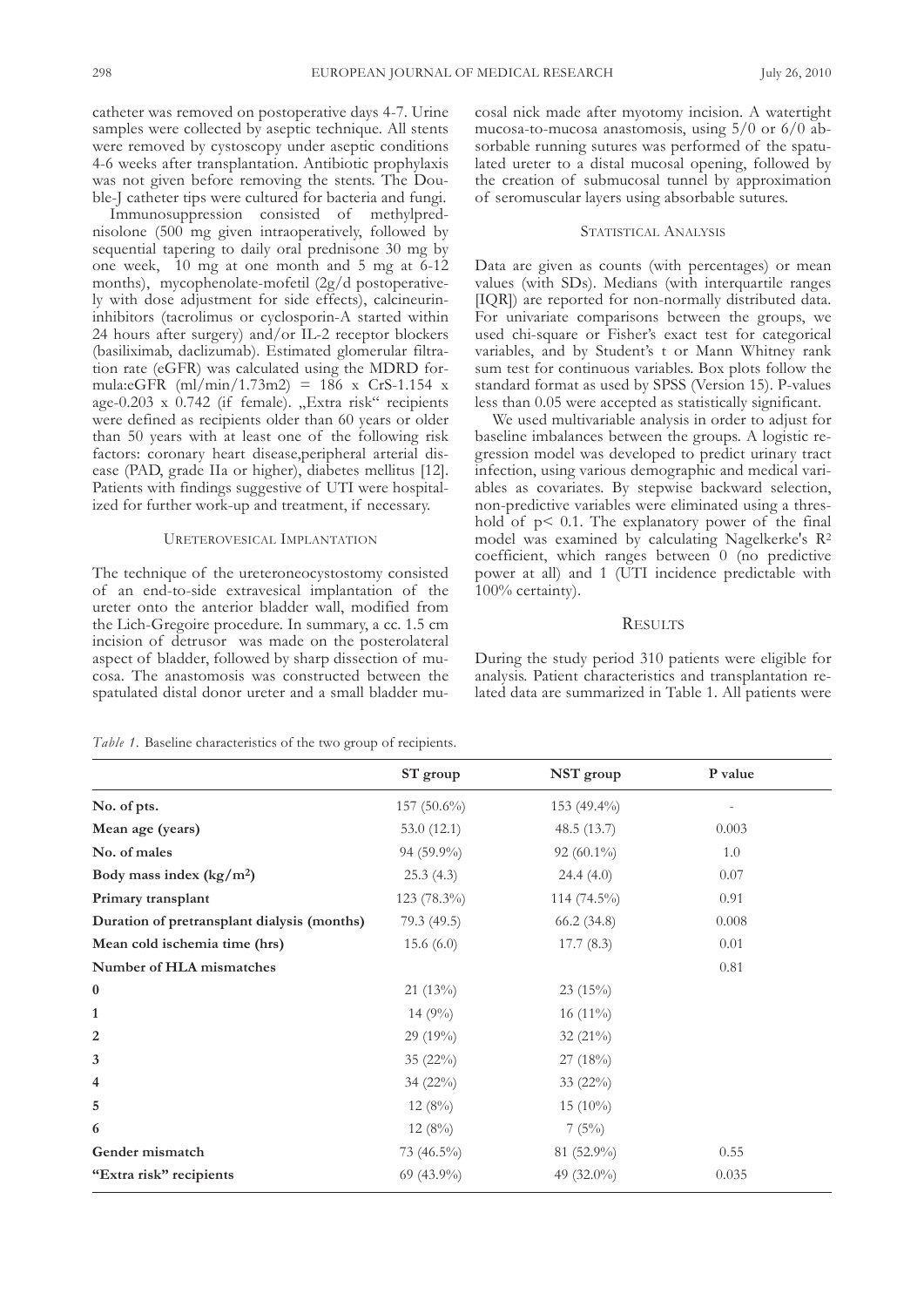# Table 2. Donor demographics.

|                                                          | ST group                    | NST group                            | P value |  |
|----------------------------------------------------------|-----------------------------|--------------------------------------|---------|--|
| Mean age (years)                                         | 52.3(16.3)                  | 46.8(15.9)                           | 0.003   |  |
| No. of males                                             | $81(52.3\%)$                | $78(51.3\%)$                         | 0.91    |  |
| Body mass index $(kg/m2)$                                | 26.2(4.8)                   | 25.0(4.9)                            | 0.033   |  |
| Any relevant comorbidity                                 | $79(51.0\%)$                | 82 (53.9%)                           | 0.65    |  |
| Cause of death                                           |                             |                                      | 0.28    |  |
| Intracerebral bleeding                                   | $93(59\%)$                  | 74 (48%)                             |         |  |
| Hypoxia                                                  | 27(17%)                     | $30(20\%)$                           |         |  |
| Cardiovascular                                           | $17(11\%)$                  | $21(14\%)$                           |         |  |
| Trauma                                                   | $13(8\%)$                   | $24(16\%)$                           |         |  |
| Other                                                    | 7(4%)                       | $4(3\%)$                             |         |  |
| Median length of ICU stay before<br>explantation (days)  | $4$ (IQR 2 to 8)            | 3 (IQR 2 to 8)                       | 0.99    |  |
| Median donor serum<br>creatinin (umol/l) at explantation | 0.90<br>( IQR 0.63 to 1.30) | 0.90<br>0.96<br>$(IQR 0.70$ to 1.25) |         |  |

*Table 3.* clinical results in the two groups.

|                         | ST group<br>$(n = 157)$ | NST group<br>$(n=153)$ | P value |  |
|-------------------------|-------------------------|------------------------|---------|--|
| Urinary tract infection | 68 $(43.3\%)$           | 61 $(40.1\%)$          | 0.65    |  |
| Ureteric leakage        | $13(8.3\%)$             | $9(5.9\%)$             | 0.51    |  |
| Ureteric stenosis       | $2(1.3\%)$              | $2(1.3\%)$             | 1.0     |  |
| Hematoma                | $9(5.7\%)$              | 11 $(7.2\%)$           | 0.65    |  |
| Wound infection         | 11 $(7.0\%)$            | $17(11.2\%)$           | 0.24    |  |
| <b>Acute Rejection</b>  | $36(22.9\%)$            | 53 $(34.6\%)$          | 0.024   |  |





followed for at least one year. There was no significant difference between the stented (ST) and non-stented (NST) groups with respect to underlying kidney disease, body mass index (BMI), gender or HLA mismatches. The patients from the ST group were older, the cold ischemia time was longer and these patients were dialysed longer before transplantation. Donor characteristics were summarized in Table 2. There was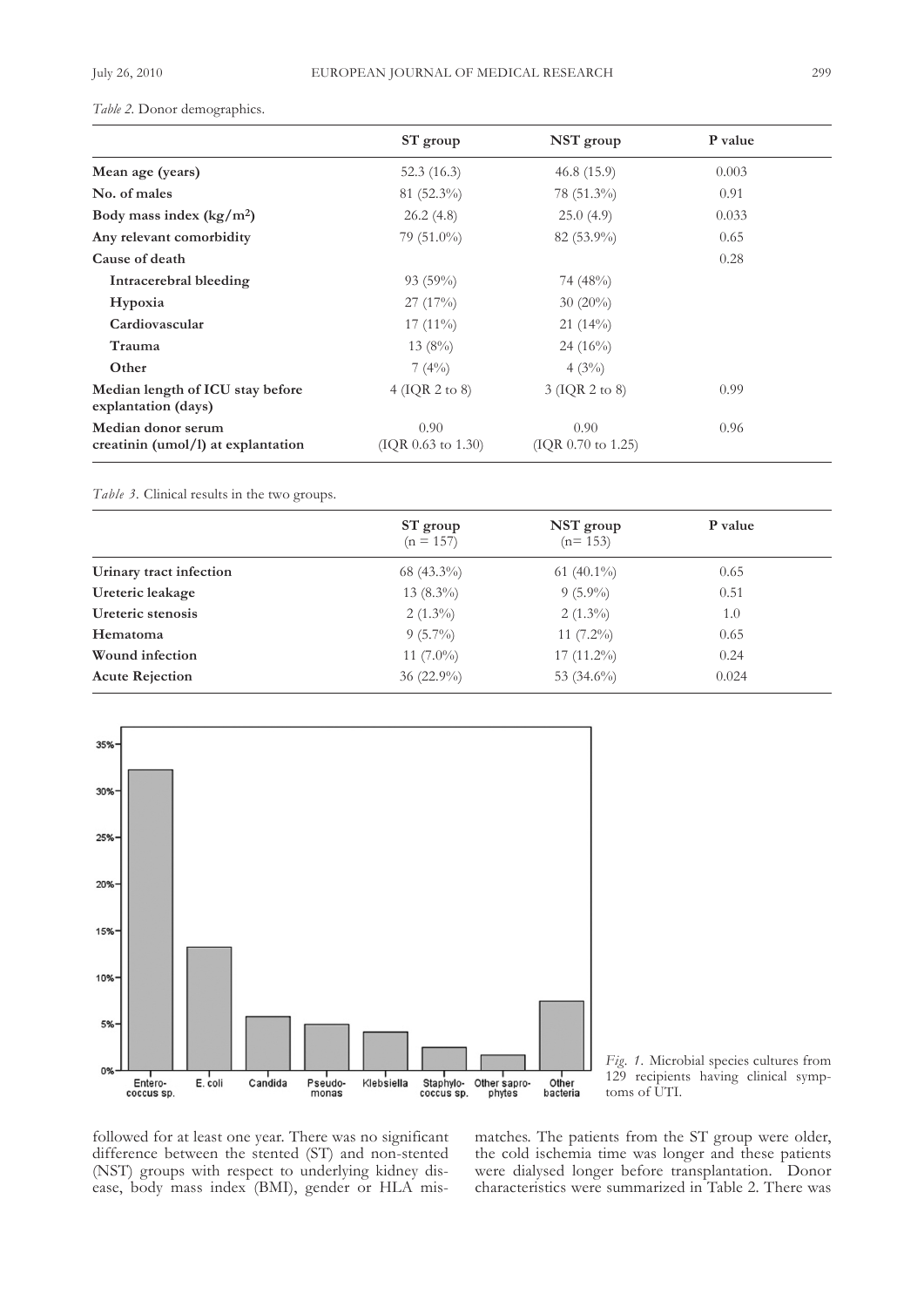| Variable                                                    | Coefficient in Initial<br>regression model | <b>P</b> value | Coefficient in final<br>regression model<br>(with $95%$ -CI) | P value |
|-------------------------------------------------------------|--------------------------------------------|----------------|--------------------------------------------------------------|---------|
| Age (per year increase)                                     | 0.998                                      | 0.93           |                                                              |         |
| Gender (male vs. female)                                    | 0.395                                      | 0.002          | $0.40$ (0.23 to 0.70)                                        | 0.001   |
| BMI (per $\text{kg}/\text{m}^2$ )                           | 1.005                                      | 0.88           |                                                              |         |
| <b>Diabetes</b>                                             | 1.0                                        | 1.0            |                                                              |         |
| "Extra risk" recipients                                     | 1.625                                      | 0.33           | 1.68 $(0.95 \text{ to } 2.97)$                               | 0.077   |
| Duration of pretrans-plant dialysis<br>(per month increase) | 0.998                                      | 0.59           |                                                              |         |
| Duration of surgery (per minute increase)                   | 1.001                                      | 0.75           |                                                              |         |
| Urinary stenting                                            | 1.169                                      | 0.62           |                                                              |         |
| <b>Tacrolimus</b>                                           | 0.986                                      | 0.964          | ٠                                                            |         |
| Cold ischemia time (per minute increase)                    | 0.980                                      | 0.307          |                                                              |         |

*Table 4.* Results of multivariate regression analyses of predictors for UTI.

Explanatory power of the final model was limited, as Nagelkerke's R2 was 0.08.





also no significant difference with regard to gender, relevant co-morbidities, cause of death, median length of IcU stay or kidney function. However, donors for stented group were older and their BMI was higher. The mean incidence of diabetes was 12.9%.

One hundred twenty-nine infection episodes of urinary tract infections were diagnosed in 310 (41.6%) recipients. The rate of UTI at three months was similar in the ST group compared to NST group (43.3% vs. 40.1%), but without reaching significance ( $p = 0.65$ ). There was no graft loss as a result of stent-related infectious complications. figure 1 depicts the causative pathogens of UTI.

The overall rate of urinary tract complications in the two groups were also summarized in Table 3. Anastomotic stenosis rate  $(1.3 \%)$  was similar in the NST versus the ST group, urinary leakage occurred in 6.8% of all recipients,  $8.3\%$  in ST- vs. 5.9% in NST group, respectively. We observed fewer episodes of acute rejection in ST group  $(22.9\% \text{ vs. } 34.6\%, \text{ p } =$ 0.024). Wound infection occurred in 7% vs. 11.2% of patients (ns). In multivariate analysis (Table 4) the following categorical variables had no impact on the rate of UtI: age at transplantation, diabetes mellitus, BMI, duration of pretransplant dialysis, duration of surgery and cold ischemia time. However, female gender significantly (p<0.001) affected the incidence of urinary tract infection (54.0% vs. 33.5%, relative risk 1.4, 95% cI 1.2 to 1.8). Graft function did not differ significantly between the two groups of recipients (fig. 2).

# **DISCUSSION**

Renal transplantation is a widely accepted treatment for patients with end-stage kidney disease. Despite of well established surgical technique and a continuous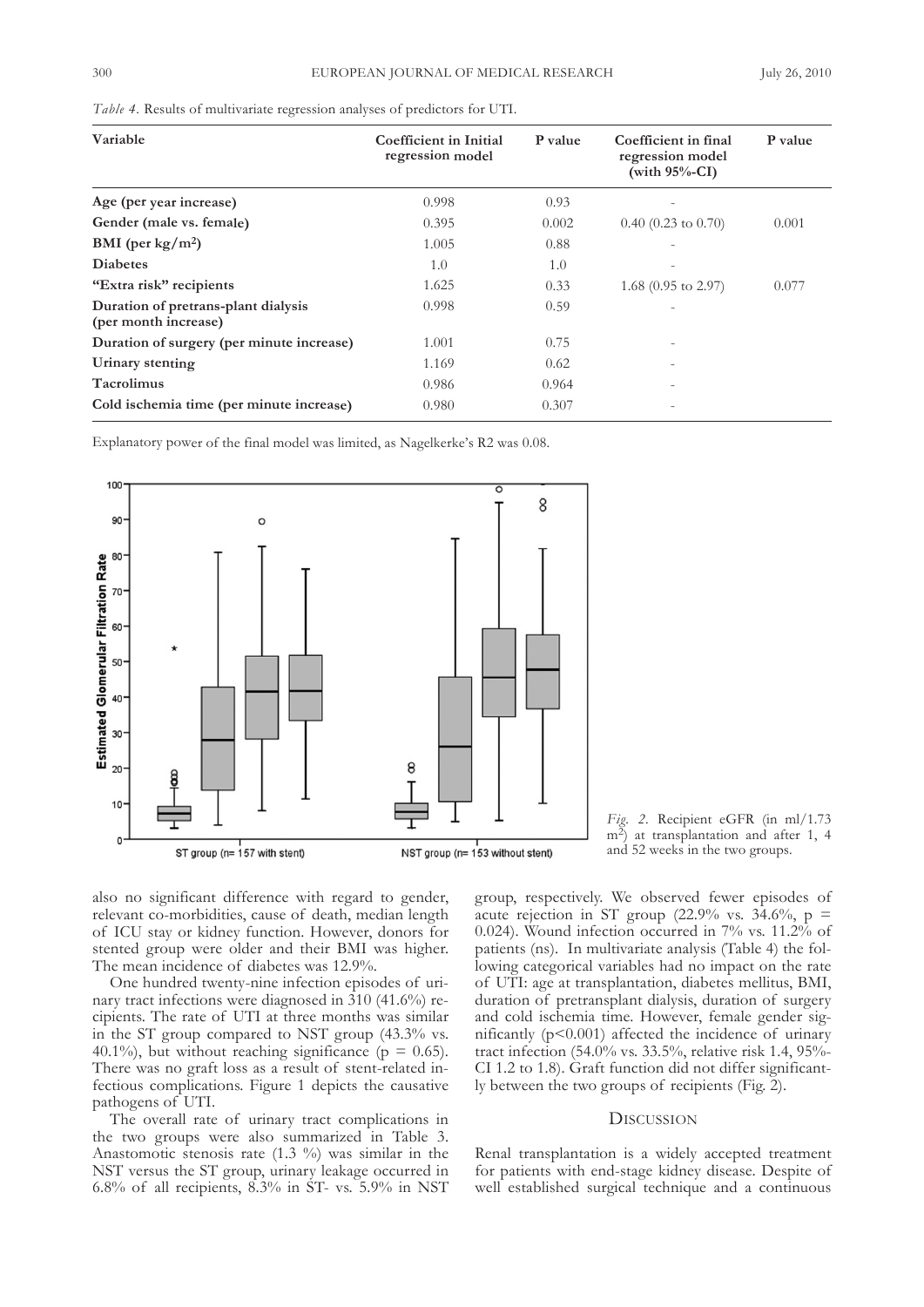improvements in patient and graft survival over the past two decades, the rate of urinary tract complications remains still considerable common and may vary between 2-15  $%$  [12, 13]. These include urinary leak, obstruction, stenosis, necrosis and vesicoureteral reflux. These complications increase morbidity, delay graft function, and occasionally may lead to graft and/or patient loss [14].

Recently, many studies, including a prospective randomized trial, advocate stenting of the ureterovesical anastomosis to reduce the rate of these complication [15-18]. Opponents counter that the stent can migrate, could have bad permeability, could contribute to postoperative pain and stone formation [19, 20]. others advocate that stent can increase postoperative infection risk, can erode the lumen, can exacerbate longterm stricturing of the anastomosis and the use of stenting should be restricted to difficult ureterovesical anastomosis [21].

currently, no controlled randomized study evaluated the rate of urinary tract infections with and without ureteral stent implantation, and there is no clearly defined consensus among transplant surgeons with regard to routine stenting of the vesicoureteral anastomosis during renal transplantation. Therefore, to further evaluate this issue we conducted a comparativeretrospective study to analyse the frequency of UTI in a cohort of deceased donor kidney transplant recipients who were operated either with or without Double-J placement in our center. We also investigated the influence of stenting on renal function and major ureteric complications (leakage, obstruction).

Urinary tract infection (UTI) occurred in 41.6% of our patients. The reported frequency of UTI may vary from  $18\%$  to  $79\%$  [1, 22]. Differences in the definition, follow-up period, immunosuppression and the use of antimicrobial prophylaxis could explain this wide range. A recent report showed that stenting of the vesicoureteral anastomosis is a predictor factor for UTI after kidney transplantation [6]. Others could not identify such an association [7-9]. Our study has also failed to demonstrate an increased risk of UTI in stented recipients.

Other factors that have been also associated with a higher risk of UTI in renal transplant recipients include female gender, age, diabetes mellitus the function of the transplanted kidney and prolonged dialysis pre-transplantation [10]. However, except female gender, none of them was independently associated with a higher risk of UTI in our study. We did also not find that advanced age would increase the risk of UTI in our renal transplant recipients. although earlier reports have noted a higher incidence of UTI-related complications such as pyelonephritis and urosepsis [5], we did also not observe such an increase. We observed a significant decrease in acute rejection rate in the stented patient group (22.9% vs 34.6%). One speculative explanation could be that stenting allows early decompression of the anastomosis to ensure free drainage despite mucosal oedema, although auxiliary studies could further evaluate this issue.

Previous published studies report conflicting results whether a history of diabetes increases or does not influence the renal transplant patient's risk of developing a UTI [11, 12]. Diabetic patients have been shown to have a higher incidence of significant bacteriuria therefore we expected this trend to continue after renal transplantation. However, we did not find pretransplant diabetes to be associated with an increased incidence of UTI in our renal transplant population. The lack of impact may be due to the overall low incidence of diabetic recipients (12.9%) in our study population.

The pathogens isolated from renal transplant recipients with UTI have been previously reported to be similar to those causing UTI in the general population [23]. A renal transplant series reported recently, that Escherichia coli would be the most common uropathogen (32%) and Enterococcus isolated in 18% [24, 25]. Our study identified Enterococcus spp. as leading uropathogen causing UTI after renal transplantation. These observations are in correlation with the data of Alangaden et al. identifying first that Enterococcus spp. could be the predominant pathogens in UTIs in kidney allograft recipients [1].

There are some limitations of our study. First, due to retrospective comparative data analyses and relatively small number of patients we hesitate to draw firm conclusion from the observed associations. Secondary, in the first study period ureterovesical stent were rather implanted on a subjective basis when the transplant surgeon experienced an unfavourable anatomy and expected complications.

Despite these biases, we would conclude that routine use of Double-J stents for prophylactic stenting of the ureteroneocystostomy does not affect significantly the rate of urinary tract infection in deceased donor renal transplant recipient population. Whether longer duration of stenting, immunosuppression with induction therapy by multiple transplants or living donor transplantation has a further influence on incidence of UTI is still unclear. It is therefore prudent to continue monitoring possible relationship between Double-J implantation and UTI in renal transplant recipients.

#### **REFERENCES**

- 1. alangaden G. Urinary tract infections in renal transplant recipients. Curr Infect Dis Rep 2007;9: 475-479.
- 2. de Souza RM, olsburgh J. Urinary tract infection in the renal transplant patient. Nat Clin Pract Nephrol 2008;4: 252-264.
- 3. Veroux M, Giuffrida G, Corona D et al. Infective complications in renal allograft recipients: epidemiology and outcome. Transplant Proc 2008;40: 1873-1876.
- 4. Lyerova L, Viklicky O, Nemcova D, Teplan V. The incidence of infectious diseases after renal transplantation: a single-centre experience. Int J Antimicrob Agents 2008;31 Suppl 1: S58-S62.
- 5. Witzke O, Schmidt C, Kohnle M, Lütkes P, Philipp T, Heemann U. Impact of febrile infections on the long-term function of kidney allografts. J Urol 2001;166: 2048-2052.
- 6. Pelle G, vimont S, levy PP et al. acute pyelonephritis represents a risk factor impairing long-term kidney graft function. Am J Transplant 2007;7: 899-907.
- 7. Tavakoli A, Surange RS, Pearson RC, Parrott NR, Augustine T, Riad HN. Impact of stents on urological complications and health care expenditure in renal transplant recipients: results of a prospective, randomized clinical trial. J Urol 2007;177: 2260-2264.